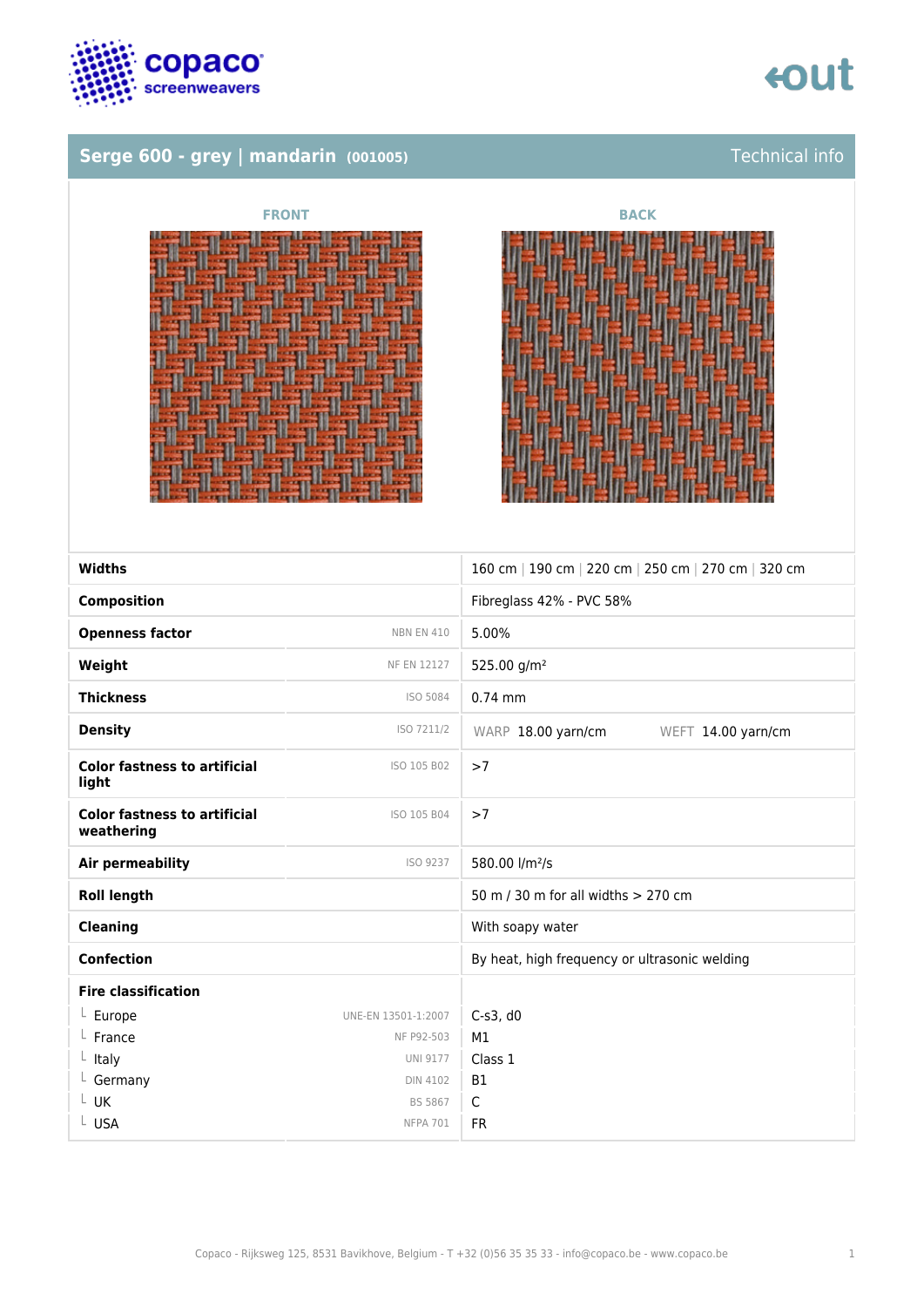

## **Serge 600 - grey | mandarin (001005)**

| <b>Technical info</b> |  |
|-----------------------|--|
|                       |  |
|                       |  |

| <b>Tear strength</b><br>ISO 4674-1 methode 2           |                                            |
|--------------------------------------------------------|--------------------------------------------|
| $L$ Original                                           | WARP 8.50 daN<br><b>WEFT 7.50 daN</b>      |
| $\perp$ After climatic chamber -30°C                   | WARP 7.80 daN<br><b>WEFT 7.50 daN</b>      |
| $\perp$ After climatic chamber +70°C                   | WARP 8.20 daN<br>WEFT 7.20 daN             |
| <b>Elongation up to break</b><br>ISO 1421              |                                            |
| $L$ Original                                           | <b>WARP 3.10 %</b><br>WEFT 2.75 %          |
| $\perp$ After color fastness to artificial light       | <b>WARP 4.00 %</b><br>WEFT 2.90 %          |
| $\perp$ After colour fastness to artificial weathering | <b>WARP 3.50 %</b><br><b>WEFT 2.80 %</b>   |
| $\perp$ After climatic chamber -30°C                   | <b>WARP 3.00 %</b><br>WEFT 2.50 %          |
| $\perp$ After climatic chamber +70°C                   | <b>WARP 2.85 %</b><br>WEFT 2.50 %          |
| <b>Breaking strength</b><br>ISO 1421                   |                                            |
| $L$ Original                                           | WARP 260.00 daN/5cm<br>WEFT 225.00 daN/5cm |
| $\perp$ After color fastness to artificial light       | WARP 240.00 daN/5cm<br>WEFT 220.00 daN/5cm |
| $\perp$ After colour fastness to artificial weathering | WARP 240.00 daN/5cm<br>WEFT 225.00 daN/5cm |
| $\perp$ After climatic chamber -30°C                   | WARP 225.00 daN/5cm<br>WEFT 200.00 daN/5cm |
| $\perp$ After climatic chamber +70°C                   | WARP 180.00 daN/5cm<br>WEFT 185.00 daN/5cm |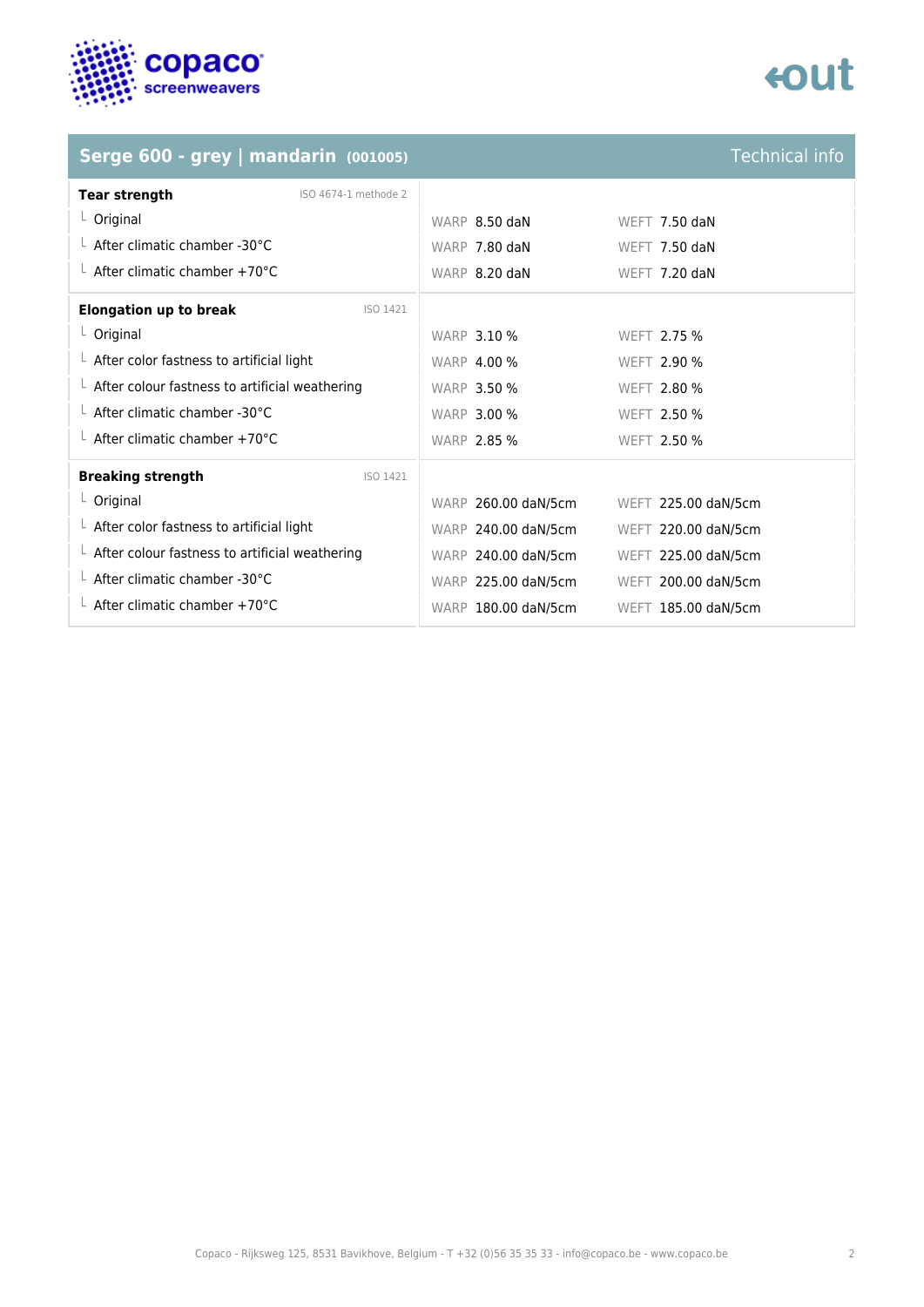

## **Front - Interior** Serge 600 - grey | mandarin (001005)

| <b>Visual properties</b> |
|--------------------------|
|                          |

| Tv = Visual light transmittance | 5.70% |
|---------------------------------|-------|
| $Tuv = UV$ transmittance        | 5.10% |

**As = Solar absorptance** 65.60%

**Rs = Solar reflectance** 27.70%

| Solar energetic properties |        |  |
|----------------------------|--------|--|
| As = Solar absorptance     | 65.60% |  |
| Rs = Solar reflectance     | 27.70% |  |
| Ts = Solar transmittance   | 6.80%  |  |

| Fabric + glazing: G-factor |      |      |      |           |
|----------------------------|------|------|------|-----------|
|                            | G    | Te   | Qi   | <b>SC</b> |
| <b>Glazing A</b>           | 0.56 | 0.06 | 0.50 | 0.66      |
| <b>Glazing B</b>           | 0.56 | 0.05 | 0.51 | 0.73      |
| <b>Glazing C</b>           | 0.48 | 0.04 | 0.44 | 0.81      |
| <b>Glazing D</b>           | 0.28 | 0.02 | 0.26 | 0.89      |

G = Total solar energy transmittance / Te = Direct solar transmittance / Qi = Secondary heat transfer factor / SC = Shading coefficient

| Visual comfort                  |         |                  |
|---------------------------------|---------|------------------|
| Normal solar transmittance      | Class 4 | Very good effect |
| Glare control                   | Class 3 | Good effect      |
| <b>Privacy night</b>            | Class 2 | Moderate effect  |
| Visual contact with the outside | Class 2 | Moderate effect  |
| <b>Daylight utilisation</b>     | Class 1 | Little effect    |

| Thermal comfort G-factor = Total solar energy transmittance |                                                          |         |         |  |
|-------------------------------------------------------------|----------------------------------------------------------|---------|---------|--|
| <b>Glazing A</b>                                            | <b>Glazing C</b><br><b>Glazing B</b><br><b>Glazing D</b> |         |         |  |
| Class 0                                                     | Class 0                                                  | Class 1 | Class 2 |  |

| Thermal comfort Qi-factor = Secondary heat transfer factor |                                                          |         |         |  |
|------------------------------------------------------------|----------------------------------------------------------|---------|---------|--|
| <b>Glazing A</b>                                           | <b>Glazing C</b><br><b>Glazing B</b><br><b>Glazing D</b> |         |         |  |
| Class 0                                                    | Class 0                                                  | Class 0 | Class 1 |  |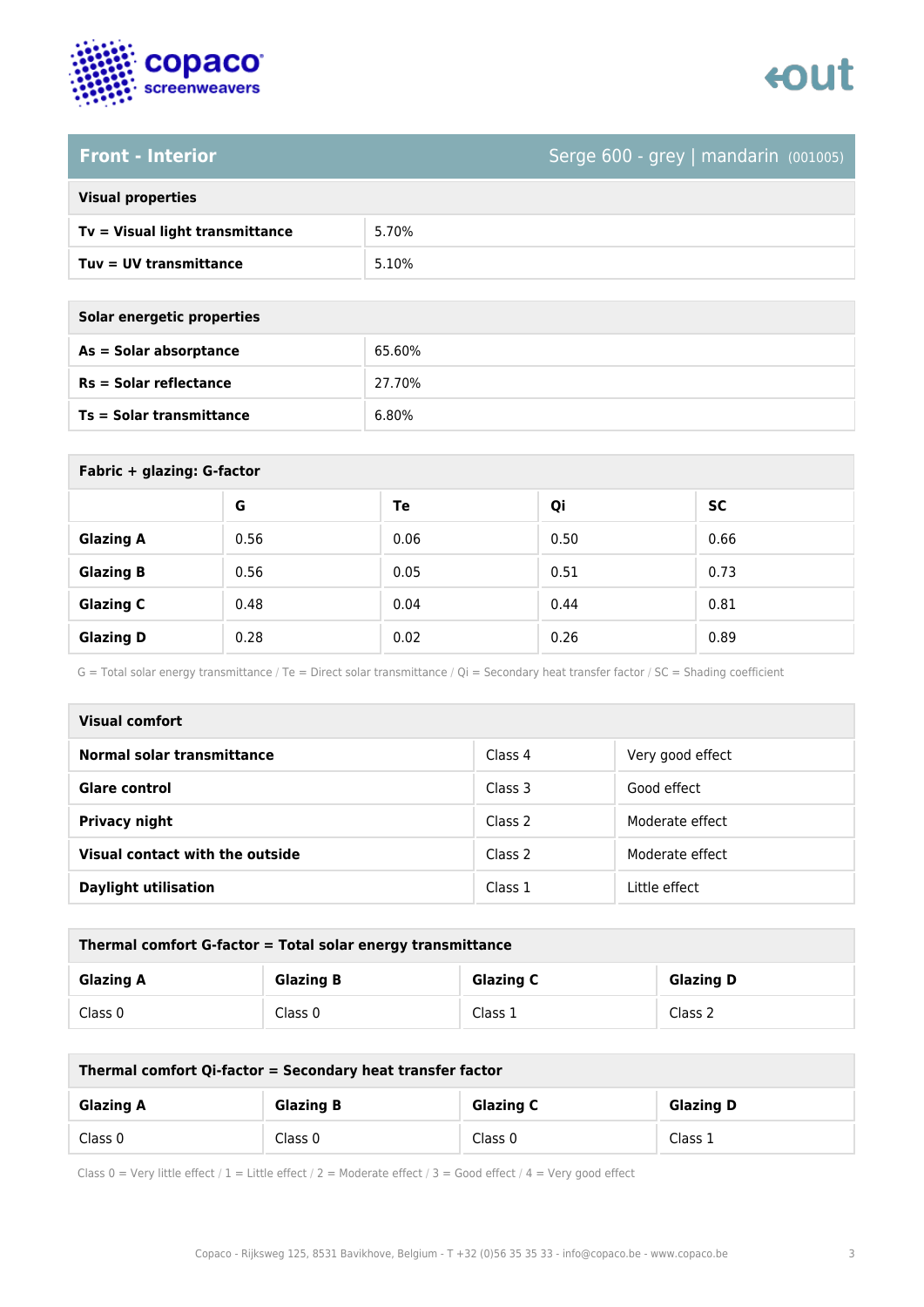

### **Back - Interior** Serge 600 - grey | mandarin (001005)

| <b>Visual properties</b>        |       |
|---------------------------------|-------|
| Tv = Visual light transmittance | 5.70% |
| Tuv = UV transmittance          | 5.10% |
|                                 |       |

| Solar energetic properties      |        |  |
|---------------------------------|--------|--|
| As = Solar absorptance          | 71.50% |  |
| $Rs = Solar$ reflectance        | 21.70% |  |
| <b>Ts = Solar transmittance</b> | 6.80%  |  |

| Fabric + glazing: G-factor |      |      |      |      |
|----------------------------|------|------|------|------|
|                            | G    | Te   | Qi   | SC   |
| <b>Glazing A</b>           | 0.59 | 0.06 | 0.54 | 0.70 |
| <b>Glazing B</b>           | 0.59 | 0.05 | 0.54 | 0.77 |
| <b>Glazing C</b>           | 0.50 | 0.04 | 0.46 | 0.84 |
| <b>Glazing D</b>           | 0.29 | 0.02 | 0.27 | 0.91 |

G = Total solar energy transmittance / Te = Direct solar transmittance / Qi = Secondary heat transfer factor / SC = Shading coefficient

| Visual comfort                  |         |                  |
|---------------------------------|---------|------------------|
| Normal solar transmittance      | Class 4 | Very good effect |
| <b>Glare control</b>            | Class 3 | Good effect      |
| <b>Privacy night</b>            | Class 2 | Moderate effect  |
| Visual contact with the outside | Class 2 | Moderate effect  |
| <b>Daylight utilisation</b>     | Class 1 | Little effect    |

| Thermal comfort G-factor = Total solar energy transmittance |                  |                  |                  |
|-------------------------------------------------------------|------------------|------------------|------------------|
| <b>Glazing A</b>                                            | <b>Glazing B</b> | <b>Glazing C</b> | <b>Glazing D</b> |
| Class 0                                                     | Class 0          | Class 1          | Class 2          |

| Thermal comfort Qi-factor = Secondary heat transfer factor |                  |                  |                  |
|------------------------------------------------------------|------------------|------------------|------------------|
| <b>Glazing A</b>                                           | <b>Glazing B</b> | <b>Glazing C</b> | <b>Glazing D</b> |
| Class 0                                                    | Class 0          | Class 0          | Class 1          |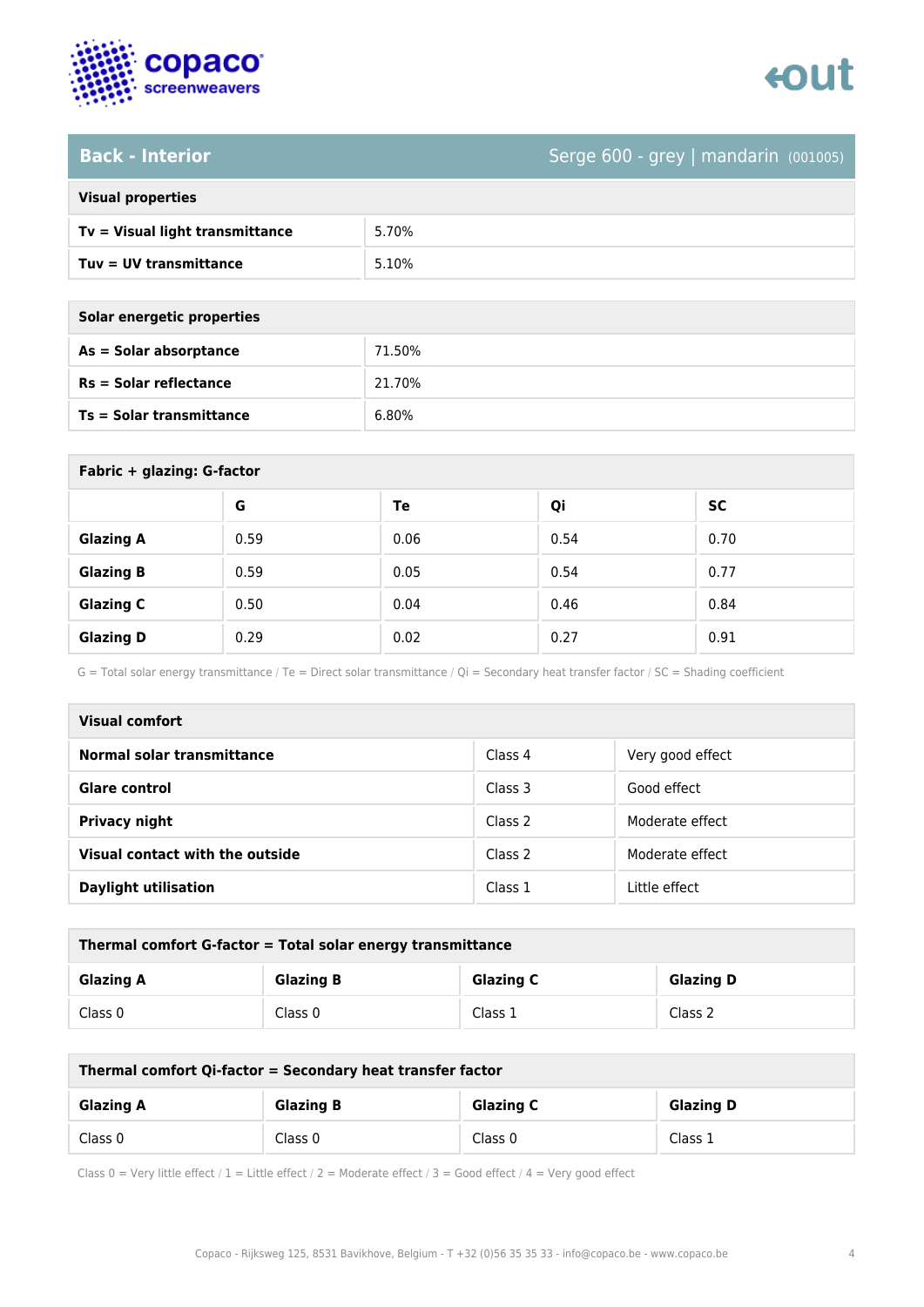

### **Front - Exterior** Serge 600 - grey | mandarin (001005)

| <b>Visual properties</b> |
|--------------------------|
|                          |

| Tv = Visual light transmittance | 5.70% |
|---------------------------------|-------|
| Tuv = UV transmittance          | 5.10% |

**As = Solar absorptance** 65.60%

**Rs = Solar reflectance** 27.70%

| Solar energetic properties |        |
|----------------------------|--------|
| As = Solar absorptance     | 65.60% |
| $Rs = Solar$ reflectance   | 27.70% |
| Ts = Solar transmittance   | 6.80%  |

| Fabric + glazing: G-factor |      |      |      |           |
|----------------------------|------|------|------|-----------|
|                            | G    | Te   | Qi   | <b>SC</b> |
| <b>Glazing A</b>           | 0.20 | 0.06 | 0.14 | 0.24      |
| <b>Glazing B</b>           | 0.16 | 0.05 | 0.11 | 0.21      |
| <b>Glazing C</b>           | 0.10 | 0.04 | 0.07 | 0.17      |
| <b>Glazing D</b>           | 0.08 | 0.02 | 0.06 | 0.26      |

G = Total solar energy transmittance / Te = Direct solar transmittance / Qi = Secondary heat transfer factor / SC = Shading coefficient

| Thermal comfort G-factor = Total solar energy transmittance |                  |                  |                  |
|-------------------------------------------------------------|------------------|------------------|------------------|
| <b>Glazing A</b>                                            | <b>Glazing B</b> | <b>Glazing C</b> | <b>Glazing D</b> |
| Class 2                                                     | Class 2          | Class 3          | Class 4          |

| Thermal comfort Qi-factor = Secondary heat transfer factor |                  |                  |                  |
|------------------------------------------------------------|------------------|------------------|------------------|
| <b>Glazing A</b>                                           | <b>Glazing B</b> | <b>Glazing C</b> | <b>Glazing D</b> |
| Class 2                                                    | Class 2          | Class 3          | Class 3          |